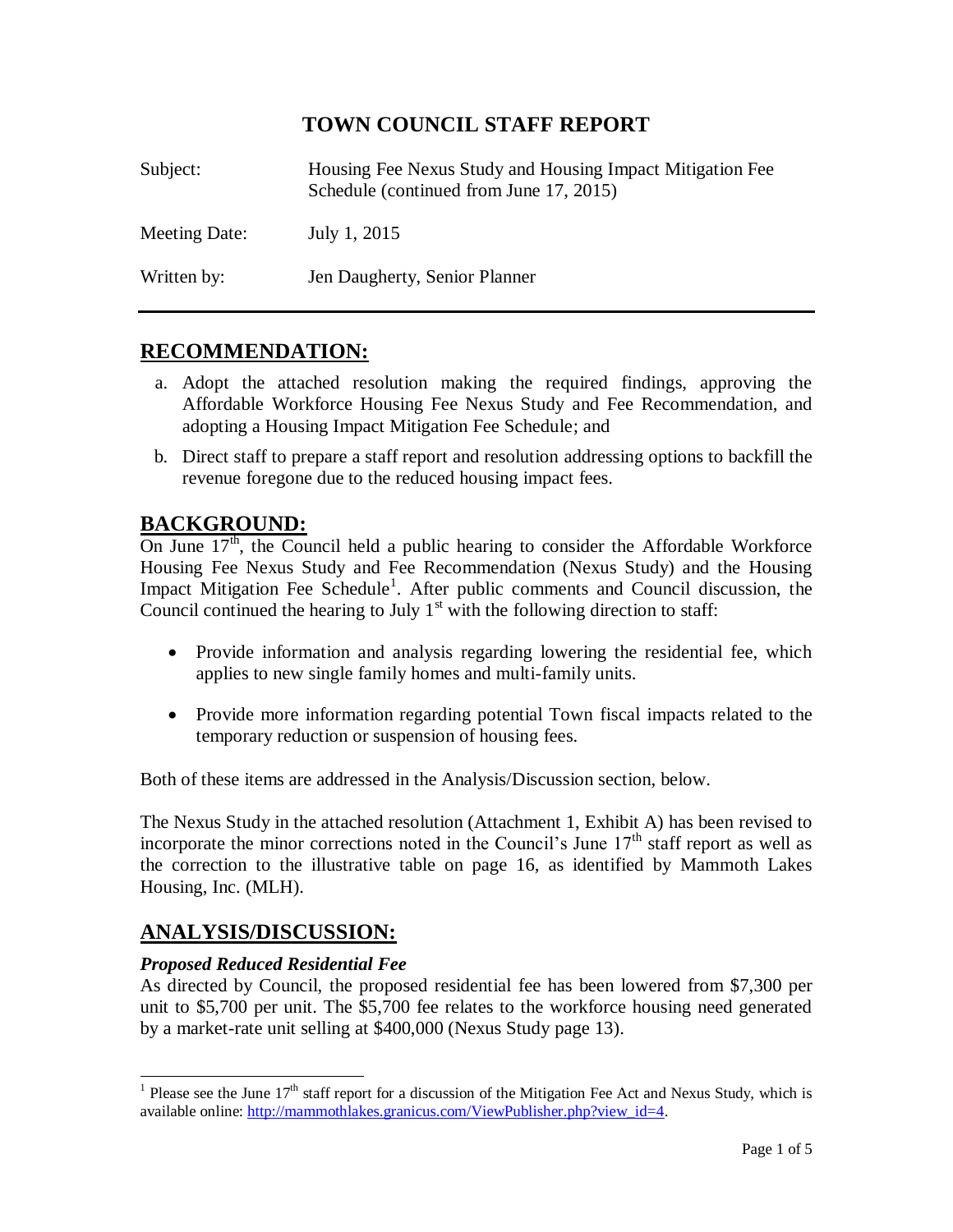Additionally, options to incrementally phase in this fee are available. Based on Council discussion, staff is proposing that the residential fee be phased in at 50% in the first year (\$2,850 per unit), 75% in the second year (\$4,275), and then be assessed at the full rate starting in the third year.

| <b>Use</b>          | <b>Proposed Fee</b>   |
|---------------------|-----------------------|
| Residential         | \$5,700 per unit*     |
| Lodging             | \$3,700 per room      |
| Retail/Restaurants  | \$2/gross square foot |
| Office              | \$2/gross square foot |
| Light Industrial    | \$1/gross square foot |
| <b>Service Uses</b> | \$2/gross square foot |

| <b>Proposed Housing Fees</b> |  |  |
|------------------------------|--|--|
|------------------------------|--|--|

\* This fee is proposed to be assessed at 50% (\$2,850) during Fiscal Year (FY) 15-16, 75% (\$4,275) during FY 16-17, and after June 30, 2017, this fee is proposed to be assessed at 100% (\$5,700).

The Town has issued 21 new single family, but no new multi-family, building permits in the current fiscal year. However, the Town expects to issue new multi-family permits during fiscal year 2016-2017 (e.g., Mountainside project, etc.) in addition to new single family permits. Therefore, the Town is estimating approximately 30 new residential permits to be issued during fiscal year 2016-2017. The following table shows the estimated total amounts of the \$5,700 residential housing fee that would not be collected under a temporary fee reduction through phased implementation; the amount varies depending on different reductions and on the number of permits issued.

| <b>Number of Residential</b> | Amount of Fee Not Collected Based on % of Fee Assessed |             |             |           |           |  |
|------------------------------|--------------------------------------------------------|-------------|-------------|-----------|-----------|--|
| <b>Building Permits</b>      | 100%                                                   | 75%         | 50%         | 25%       | $0\%$     |  |
|                              | $(\$5,700)$                                            | $(\$4,275)$ | $(\$2,850)$ | (\$1,425) | $(\$0)$   |  |
| 20                           | \$0                                                    | \$28,500    | \$57,000    | \$85,500  | \$114,000 |  |
| 30                           | \$0                                                    | \$42,750    | \$85,500    | \$125,250 | \$171,000 |  |
| 40                           | \$0                                                    | \$57,000    | \$114,000   | \$171,000 | \$228,000 |  |

Based on the proposed phased implementation of residential fees and assuming 30 new residential building permits per year, the Town would not collect \$85,500 in FY 15-16 and \$42,750 in FY 16-17 (\$128,250 in total).

#### *Town Requirements Regarding Temporary Reduction or Suspension of Fees*

The Mitigation Fee Act requires that a reasonable relationship is demonstrated between the amount of the fee and the cost of workforce housing attributable to new development. This relationship is demonstrated through the Nexus Study. The recommended fees in the Nexus Study are considerably less than the maximum allowable fees, and assume that the Town, MLH, and other service providers will provide for 70% of the housing need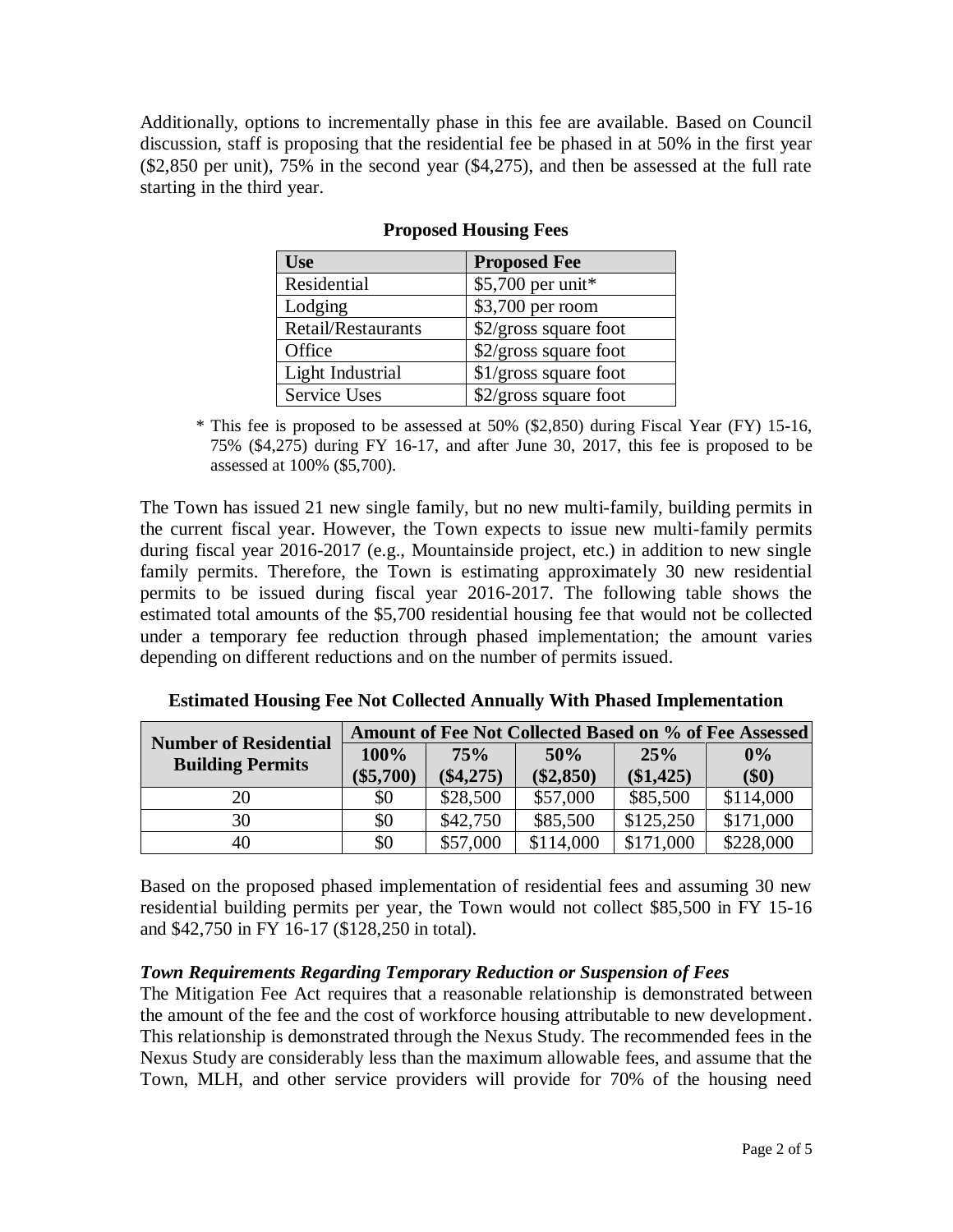generated by new development for households at or below 60% of the Area Median Income (AMI).

The Town Council has discretion to reduce a portion of or temporarily suspend the housing fees<sup>2</sup>. The Mitigation Fee Act does not require the Town to backfill any fees not collected due to a Council-directed temporary reduction or suspension. However, the Mitigation Fee Act does not allow the Town to collect fees to address existing deficiencies, such as existing housing needs, not attributable to future development. Therefore, any housing needs that accumulate due to a temporary reduction or suspension of fees cannot be addressed through a fee charged to development at a later date. It is considered best practice to backfill the difference between the full amount of the adopted fee and the temporarily reduced fee to maintain a fully funded housing program.

Therefore, staff recommends that housing fees not collected due to a temporary reduction or suspension be backfilled by the Town. Funding options include the General Fund (e.g., Measure 2002A dollars), future repayments of HELP loans as they are received, and potentially other sources. The amount to backfill would depend on the number of permits issued and the amount of the fee reduction. If Council directs staff to develop options for backfilling the reduced fees, this would be brought back to Council as a separate item (Option 1 or 2).

## **OPTIONS ANALYSIS**

Option 1:

 $\overline{a}$ 

- a. Adopt the attached resolution making the required findings, approving the Affordable Workforce Housing Fee Nexus Study and Fee Recommendation, and adopting a Housing Impact Mitigation Fee Schedule; and
- b. Direct staff to prepare a staff report and resolution addressing options to backfill the revenue foregone due to the reduced housing impact fees.
- Option 2: Option 1.a., but with any modifications to the resolution directed by the Town Council, and Option 1.b.
- Option 3: Option 1.a, but not 1.b (i.e., adopt the attached resolution, but do not direct staff to prepare a staff report and resolution addressing options to backfill the reduced fees).
- Option 4: Continue the public hearing to July 15, 2015.

 $2 \text{ A temporary reduction or suspension would not affect entitled projects that have approved Alternative A.}$ Housing Mitigation Plans (AHMPs) and/or certified CEQA documents that reflect AHMPs or specific housing mitigation fees. Those projects could utilize current housing fees if their AHMPs and/or CEQA documents are modified as such.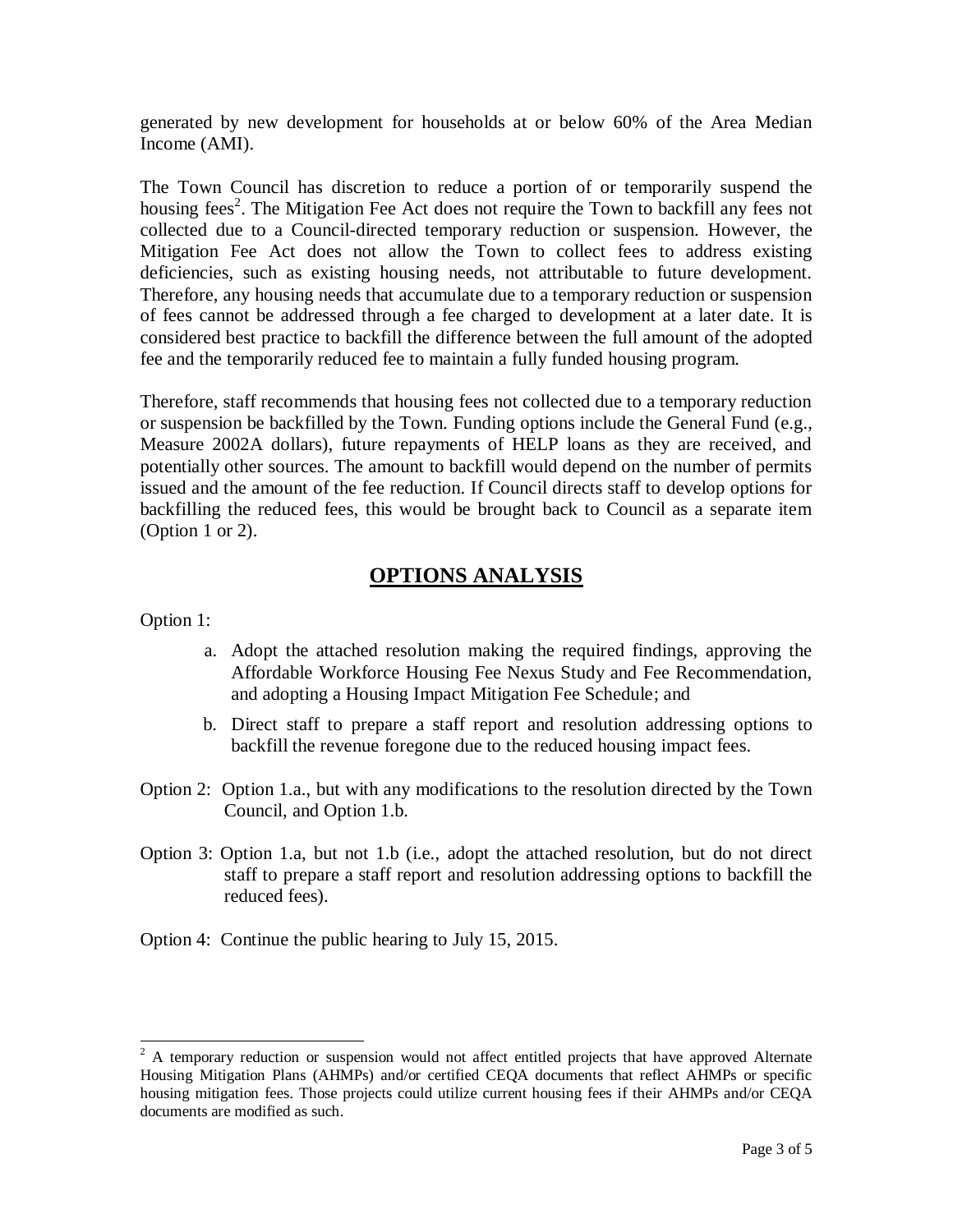Option 1 would allow the Housing Impact Mitigation Fee schedule to become effective in 60 days (August  $31<sup>st</sup>$ ) and would allow staff to bring back a resolution to Council to backfill the reduced fees.

Option 2 would allow the Housing Impact Mitigation Fee schedule, as modified by the Town Council, to become effective in 60 days (August  $31<sup>st</sup>$ ). The option would allow for relatively minor modifications to the attached resolution. This option would also result in staff bringing back a resolution to Council to backfill the reduced fees.

Option 3 would allow the Housing Impact Mitigation Fee schedule to become effective in 60 days (August  $31<sup>st</sup>$ ) and no backfilling of the reduced fees would be brought back to Council unless directed at a later date.

Option 4 would continue the public hearing to July 15, 2015. The Council may consider this option if additional analysis or information is requested by the Council, or if substantial changes to the attached resolution are requested. If these fees were adopted on July  $15<sup>th</sup>$ , they would become effective on September  $14<sup>th</sup>$ .

# **FINANCIAL CONSIDERATIONS:**

The establishment of a housing fee as a mitigation option for all development is expected to result in the majority of new projects paying the fee. The Nexus Study identifies maximum allowable fees that the Town could charge and recommended fees based on other available workforce housing funding sources and existing and anticipated housing programs. The fees established should be adequate to serve the identified purpose (i.e., fees should be sufficient for the Town to successfully provide for the workforce needs). The Town anticipates providing a variety of housing programs to meet workforce housing needs. If the fees are not adequate, the Town would have to supplement housing programs and activities with other funds or may have to refund fees. The refund of fees would occur if the Town is unable to utilize the fees to mitigate the impact for which the fees are collected in a reasonable timeframe.

If the Town Council reduces a portion of or temporarily suspends the housing fees, staff recommends that housing fees not collected be backfilled by the Town to maintain a fully funded housing program. Funding options include the General Fund (e.g., Measure 2002A dollars), future repayments of HELP loans as they are received, and potentially other sources. The amount to backfill would depend on the number of permits issued and the amount of the fee reduction. If Council directs staff to backfill the reduced fees, this would be brought back to Council as a separate item (Option 1 or 2).

It is anticipated that additional Town staff administrative costs will be associated with a housing fee program (e.g., annual monitoring and reporting, coordinating use of funds, etc.). The Town anticipates funding these staff costs through Measure 2002A dollars, housing impact fees (Municipal Code Section 17.136.040. $G.A^3$ ), and/or other sources. It is also anticipated that additional Mammoth Lakes Housing, Inc. (MLH) staff time may

 $\overline{a}$  $3$  This Section identifies that housing fees can be used for the purposes of planning for, administering, subsidizing, or developing workforce housing within Town limits.